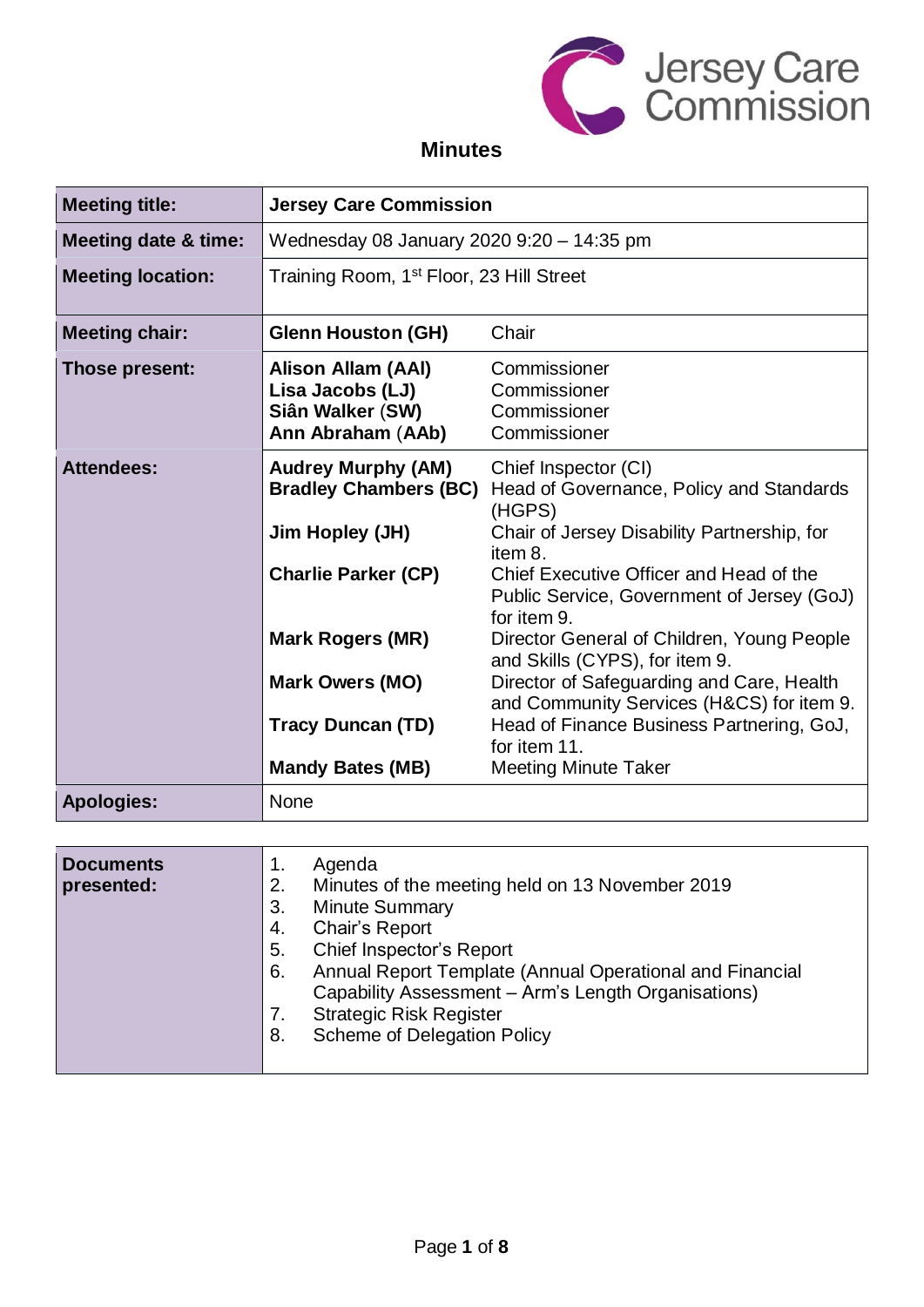## **PART A – PUBLIC SESSION**

| 1. | Welcome Introduction and Declarations of Interest.                                                                                                                                                                                                                                                                                                                                                                                                                                         |  |
|----|--------------------------------------------------------------------------------------------------------------------------------------------------------------------------------------------------------------------------------------------------------------------------------------------------------------------------------------------------------------------------------------------------------------------------------------------------------------------------------------------|--|
|    | GH opened the meeting and welcomed everyone.                                                                                                                                                                                                                                                                                                                                                                                                                                               |  |
|    | GH asked whether there were any declarations of interest with the agenda – none<br>were raised.                                                                                                                                                                                                                                                                                                                                                                                            |  |
|    |                                                                                                                                                                                                                                                                                                                                                                                                                                                                                            |  |
| 2. | <b>Minutes of last meeting and Matters Arising</b>                                                                                                                                                                                                                                                                                                                                                                                                                                         |  |
|    | The minutes of the meeting of 13 November 2019 (document 2) were agreed as an<br>accurate record, with the following amendments:                                                                                                                                                                                                                                                                                                                                                           |  |
|    | Page 4: Insert the words 'Geoff Gurney' before GG and 'Linzi Mudge' before<br>LM replace the word Audrey with 'The Chief Inspector'<br>Page 5: Insert the words 'Law Officers Department' before LoD<br>$\bullet$<br>Page 8: correct the spelling of Ofsted; remove the word 'looking' from the first<br>$\bullet$<br>sentence of item 14; remove the word 'changes' from the beginning of the 3rd<br>sentence from the bottom of the page<br>Page 7: add 'Whilst no new risks were noted' |  |
|    | SW proposed acceptance of the amended minutes, which was seconded by LJ. The<br>amended minutes to be circulated.                                                                                                                                                                                                                                                                                                                                                                          |  |
|    | <b>Matters Arising:</b><br>The CI gave an update on recruitment – both Regulation Officer vacancies had<br>successfully been filled. The new staff members will meet the Board in March:                                                                                                                                                                                                                                                                                                   |  |
|    | o Lesley Callander (nurse) due to commence 13 January 2020<br>o Allison Tandy (social worker) due to commence 03 February 2020                                                                                                                                                                                                                                                                                                                                                             |  |
|    | The Chair advised that the inspection report for the follow up inspection of<br>Children's Services was published in December and had been well received.<br>The CI reflected that having had sufficient time to prepare the report was very<br>useful. Sam Mézec (SM), Minister for Children and Housing, had responded<br>positively to the report. The media were particularly interested in the issue of<br>workforce retention.                                                       |  |
|    | The Chair noted concern regarding the difficulties that the Commission had in<br>$\bullet$<br>obtaining financial reports. The Chair had advised Tom Walker (TW), Director<br>of Strategic Policy, Planning and Performance (SPPP), of the difficulties on 7<br>January and reported that there may be an overspend. Rachel Williams (RW),<br>Director, SPPP, had been asked by TW to investigate if further funding could<br>be drawn down from the Care Inquiry monies.                  |  |
|    | The Summary Minutes (document 3) were agreed by the Board subject to the<br>following amendments:                                                                                                                                                                                                                                                                                                                                                                                          |  |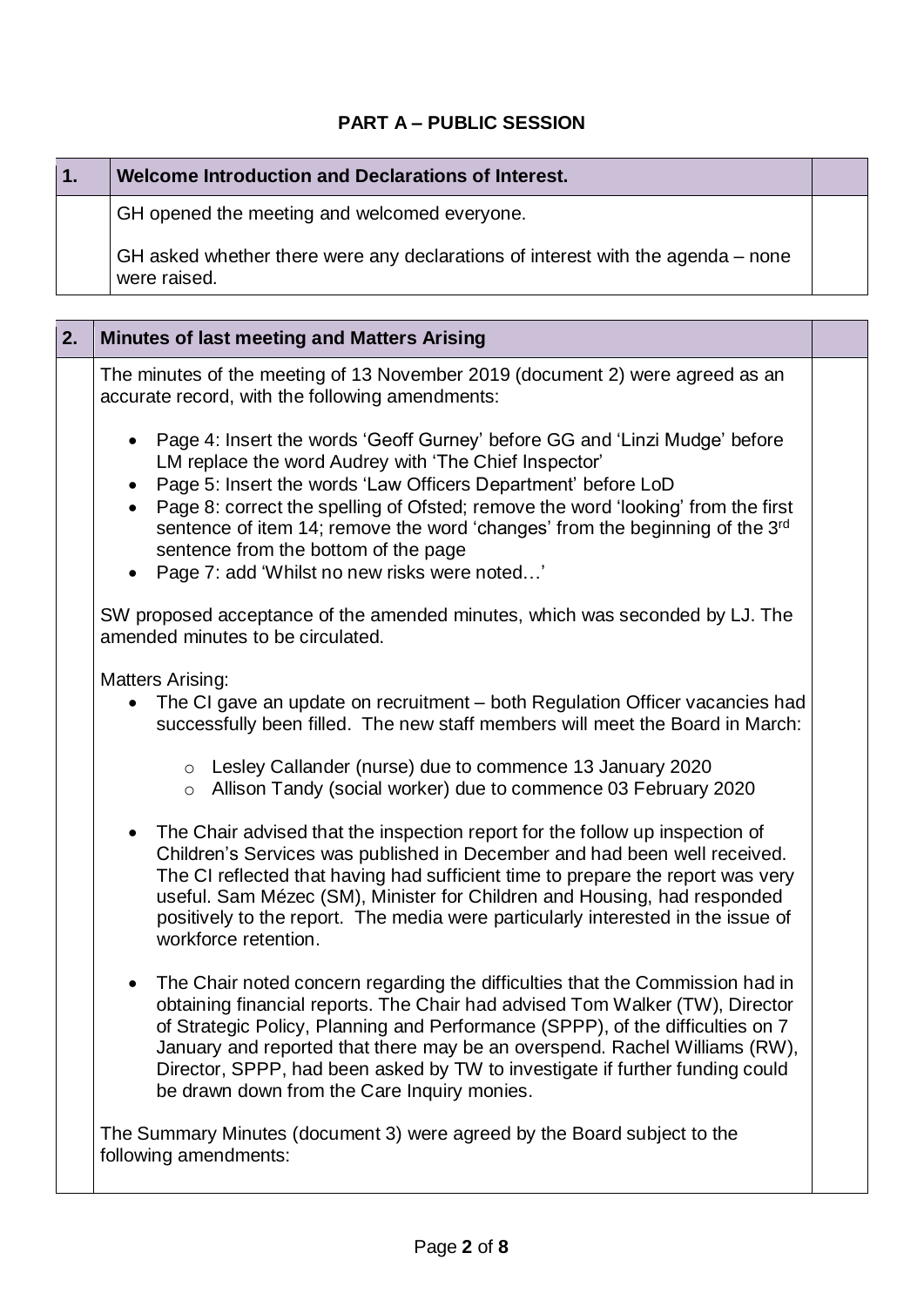| • Item 2: remove the full stop from the header; insert a comma after incomplete<br>on the second line<br>• Item 3: replace 'Frances Oldham' with 'the Independent Jersey Care Inquiry<br>Panel Review'<br>• Item 4: remove the word 'wide'<br>• Item 7: add 'Whilst no new risks were noted'.<br>• Item 9: replace 'which will be submitted in draft form to the January Board<br>meeting' with the word '2019'. |  |
|------------------------------------------------------------------------------------------------------------------------------------------------------------------------------------------------------------------------------------------------------------------------------------------------------------------------------------------------------------------------------------------------------------------|--|
|                                                                                                                                                                                                                                                                                                                                                                                                                  |  |

| 3. | <b>Chair's Report</b>                                                                                                                                                                                                                                                                                                                                                                                                                                                                                                                                                                                                                                                                                                                                                                                                                                                                                                                                                                                                                                                                                                                                                                                                                   |  |
|----|-----------------------------------------------------------------------------------------------------------------------------------------------------------------------------------------------------------------------------------------------------------------------------------------------------------------------------------------------------------------------------------------------------------------------------------------------------------------------------------------------------------------------------------------------------------------------------------------------------------------------------------------------------------------------------------------------------------------------------------------------------------------------------------------------------------------------------------------------------------------------------------------------------------------------------------------------------------------------------------------------------------------------------------------------------------------------------------------------------------------------------------------------------------------------------------------------------------------------------------------|--|
|    | The Chair briefly covered the items detailed in his report (document 4), and also:                                                                                                                                                                                                                                                                                                                                                                                                                                                                                                                                                                                                                                                                                                                                                                                                                                                                                                                                                                                                                                                                                                                                                      |  |
|    | advised that we should maintain contact with Ofsted, as we may request<br>further support or advice in respect of inspections of children's services.<br>• advised that he had met with Deborah McMillan (DMcM), the Children and<br>Young People's Commissioner (CYPC), on 7 January with the CI, Senator SM<br>and Alistair Gibbons (AG), Children's Service Improvement Board lead. The<br>CYPC is facilitating preparations for Jersey becoming cosignatory to the<br>United Nations Convention on the Rights of the Child, which will involve<br>amendments to legislation, possibly including the Regulation of Care Law<br>2104 (RoCL). The CYPC discussed the merits of adopting a rights-based<br>approach for inspections of homes for children and young people. AAb<br>suggested that Commissioners could benefit from a workshop on human rights<br>legislation in Jersey.<br>two documents have been added to Egress: Response to the Care Inquiry<br>Update Report, 08 Nov 2019, Care of Children in Jersey Review Panel Report<br>11 Nov 2019.<br>• TW and RW are due to meet the CI, AAb and the Chair on 9 January<br>regarding the draft policy relating to complaints received about the Jersey<br>Care Commission. |  |
| 4. | <b>Chief Inspector (CI) Update</b>                                                                                                                                                                                                                                                                                                                                                                                                                                                                                                                                                                                                                                                                                                                                                                                                                                                                                                                                                                                                                                                                                                                                                                                                      |  |
|    | The CI presented a written report (document 5) and advised that:                                                                                                                                                                                                                                                                                                                                                                                                                                                                                                                                                                                                                                                                                                                                                                                                                                                                                                                                                                                                                                                                                                                                                                        |  |

• After meetings with herself, and Geoff Gurney (GG), Regulation/Inspection Officer, Children's Services had supplied all the information for their services which were registered in December 2019, and a media briefing was held on 16 December.

• Key meetings have been held with the Ambulance Service, regarding data sharing, and Sarah Elliott (SE), Independent Chair, Safeguarding Partnership Board, regarding the draft Memorandum of Understanding (MOU) with that body. The team have made visits to Health and Community Services (H&CS) which have applied to be registered to identify and communicate where Standards are not being met.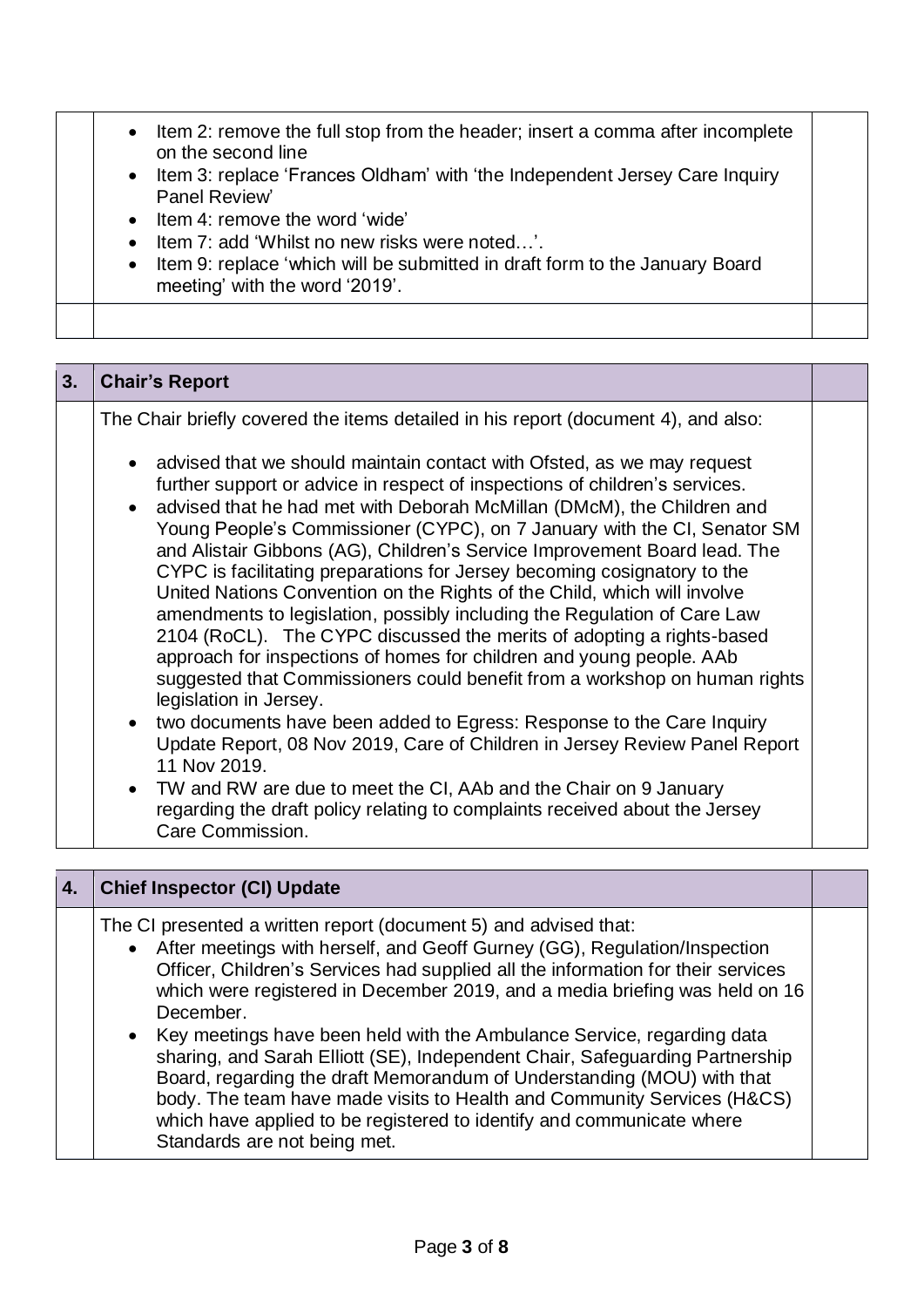| • Three complaints are in process, one regarding a care home, one regarding a<br>home care service, and one regarding the Commission's processes for<br>registration of dental care professionals. We have taken advice from Matthew<br>Berry (MBe) of the Law Officers Department (LOD) regarding the complaint<br>about the Commission.<br>Although there was a short delay in the renewal process, the majority of<br>$\bullet$<br>renewals of professional registration were completed by the 31 December<br>deadline.<br>Asked that the Board approve a project to review the regulation and inspection<br>$\bullet$<br>of piercing and tattooing establishments. The Board approved the project<br>commencing.<br>• The Commission held 2 information sessions on 22 November for<br>representatives of regulated services which were well attended, with positive<br>feedback from participants. The Commission received offers of support to<br>engage in consultations on a range of draft policies.<br>The Commission is working with a small number of providers who do not<br>$\bullet$<br>currently comply with the standards. A range of mandatory and discretionary<br>conditions have been placed on registrations with timescales attached.<br>The CI has attended a meeting with Francis Walker (FW), Policy Principle,<br>$\bullet$<br>Chief Ministers Department, and James Lynch (JL), Policy principle, SPPP,<br>regarding United Nations Optional Protocol to the Convention Against Torture<br>(OPCAT). The Board agreed that the implications for the Commission taking<br>on the role of national preventative mechanism (NPM) are significant, and a |
|---------------------------------------------------------------------------------------------------------------------------------------------------------------------------------------------------------------------------------------------------------------------------------------------------------------------------------------------------------------------------------------------------------------------------------------------------------------------------------------------------------------------------------------------------------------------------------------------------------------------------------------------------------------------------------------------------------------------------------------------------------------------------------------------------------------------------------------------------------------------------------------------------------------------------------------------------------------------------------------------------------------------------------------------------------------------------------------------------------------------------------------------------------------------------------------------------------------------------------------------------------------------------------------------------------------------------------------------------------------------------------------------------------------------------------------------------------------------------------------------------------------------------------------------------------------------------------------------------------------------------------------------------------------------------------|
| briefing paper is required.                                                                                                                                                                                                                                                                                                                                                                                                                                                                                                                                                                                                                                                                                                                                                                                                                                                                                                                                                                                                                                                                                                                                                                                                                                                                                                                                                                                                                                                                                                                                                                                                                                                     |
| The HGPS and the CI have met with Phil De Gruchy from BlueLlama and<br>$\bullet$<br>some changes have been made to the website.                                                                                                                                                                                                                                                                                                                                                                                                                                                                                                                                                                                                                                                                                                                                                                                                                                                                                                                                                                                                                                                                                                                                                                                                                                                                                                                                                                                                                                                                                                                                                 |
| HGPS to prepare a draft Annual Report for 2019, for consideration at the<br>$\bullet$<br>March Board.                                                                                                                                                                                                                                                                                                                                                                                                                                                                                                                                                                                                                                                                                                                                                                                                                                                                                                                                                                                                                                                                                                                                                                                                                                                                                                                                                                                                                                                                                                                                                                           |

| 5. | Head of Governance, Policy and Standards (HGPS) update                                                                                                                                                                                                                                                                                                                                                                                                                                                                                                                                                     |  |
|----|------------------------------------------------------------------------------------------------------------------------------------------------------------------------------------------------------------------------------------------------------------------------------------------------------------------------------------------------------------------------------------------------------------------------------------------------------------------------------------------------------------------------------------------------------------------------------------------------------------|--|
|    | The HGPS reported:<br>An update on the registrations under the RoCL. The figures will be included in<br>the Annual Report. The Board requested that a summary report be prepared<br>for each meeting with the registration figures included.<br>An Inspection Policy and an Escalation, Enforcement and Review Policy are<br>$\bullet$<br>ready for consultation, the Commission will aim to complete that in time for the<br>documents to be presented to the May Board and will update the Board in<br>March.<br>• The Communication Strategy has been created and the CI and HGPS need to<br>format it. |  |
|    | A policy regarding complaints about services we regulate has been prepared<br>$\bullet$<br>in outline and was briefly described. Following discussion of the document<br>and contributions from the Board members, the HGPS agreed to undertake<br>further work to revise the draft policy.<br>A template for an Annual Report document was distributed for consideration.<br>$\bullet$<br>There was general discussion around what details should be included. It was                                                                                                                                     |  |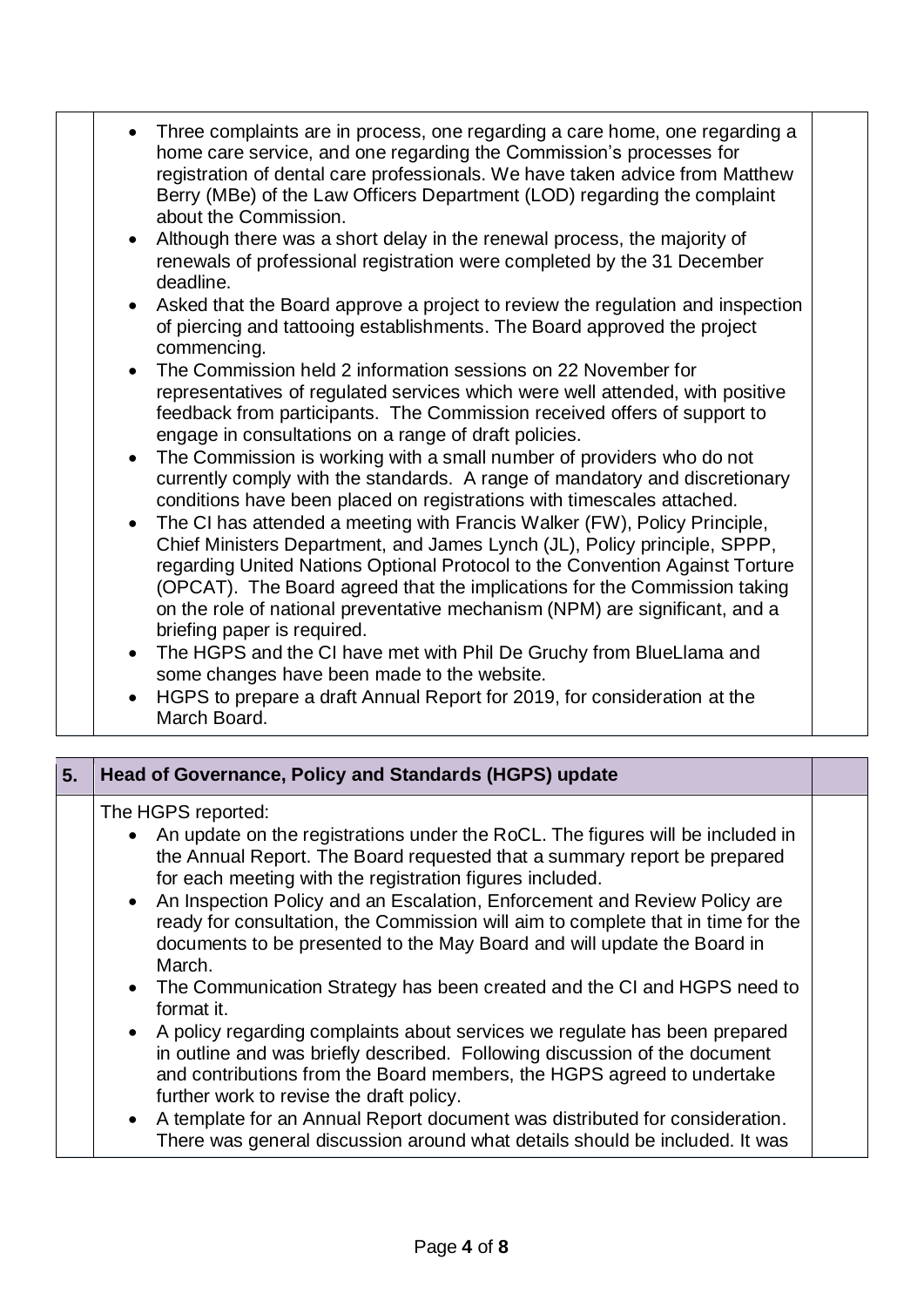| agreed to have a draft report ready by the end of February to share with<br>Commissioners and TW, with a view to a sign off by the Board in March.<br>• Discussions of the following items were held over until a future meeting:<br><b>Operational Risk register</b><br>$\circ$<br>○ Communication Strategy<br>Data sharing agreement with H&CS<br>$\circ$<br>o MOUs with professional regulatory bodies |  |
|-----------------------------------------------------------------------------------------------------------------------------------------------------------------------------------------------------------------------------------------------------------------------------------------------------------------------------------------------------------------------------------------------------------|--|
| • HGPS to review information posted to Egress is signposted to Commissioners<br>and to revise and update the list of folders to reflect current needs and<br>requirements.                                                                                                                                                                                                                                |  |

| 6. | <b>Review of Strategic Risk Register</b>                                                                                                                                                                                                                                                                                                                                                                                                                                                                                                                                                                                                                                                                                                                                               |  |
|----|----------------------------------------------------------------------------------------------------------------------------------------------------------------------------------------------------------------------------------------------------------------------------------------------------------------------------------------------------------------------------------------------------------------------------------------------------------------------------------------------------------------------------------------------------------------------------------------------------------------------------------------------------------------------------------------------------------------------------------------------------------------------------------------|--|
|    | The risk register (document 7) was considered by the Board and the following<br>amendments were made:<br>• 1.1: Remove the first control and add that we have two new appointees<br>replacing leaving staff.<br>• 1:2: add the control that we need clarity on our budget, and that further<br>resources will be required in 2020/2021<br>• 1.3: Remove the last sentence of the control. Add that the Commission must<br>aim to complete any overdue inspections by the end of March.<br>• 1.4: replace 2019 with 2020.<br>• 1.5: Add to the control that it has been a challenge getting reliable, regular and<br>accurate budget forecasts, increase the likelihood to 2.<br>• 1.7: remove 'unforeseen' from description<br>3.1: remove Q3 2019, replace with Q1 2020.<br>$\bullet$ |  |
|    | 2:3 remove risk entirely.<br>$\bullet$                                                                                                                                                                                                                                                                                                                                                                                                                                                                                                                                                                                                                                                                                                                                                 |  |

## **7. Papers for Noting from Egress**

Commissioners noted the significant volume of information posted to Egress since the November Board. Some documents have greater relevance to the business of the Commission than others and Commissioners asked that any documents requiring priority consideration should be highlighted. It was proposed that the current folders do not adequately meet the needs of Commissioners and further work should be undertaken to remove historical material and create working folders for each Board meeting.

#### **8. Consulting with Care Sector**

JH attended the meeting and explained the challenges that members of the Jersey Disability forum had experienced with the new requirements under the RoCL, and the difficulties that services face in the current climate, particularly in respect of recruitment. He expressed that the feedback he is now receiving from across the sector is that the Commission is supportive, helpful and approachable.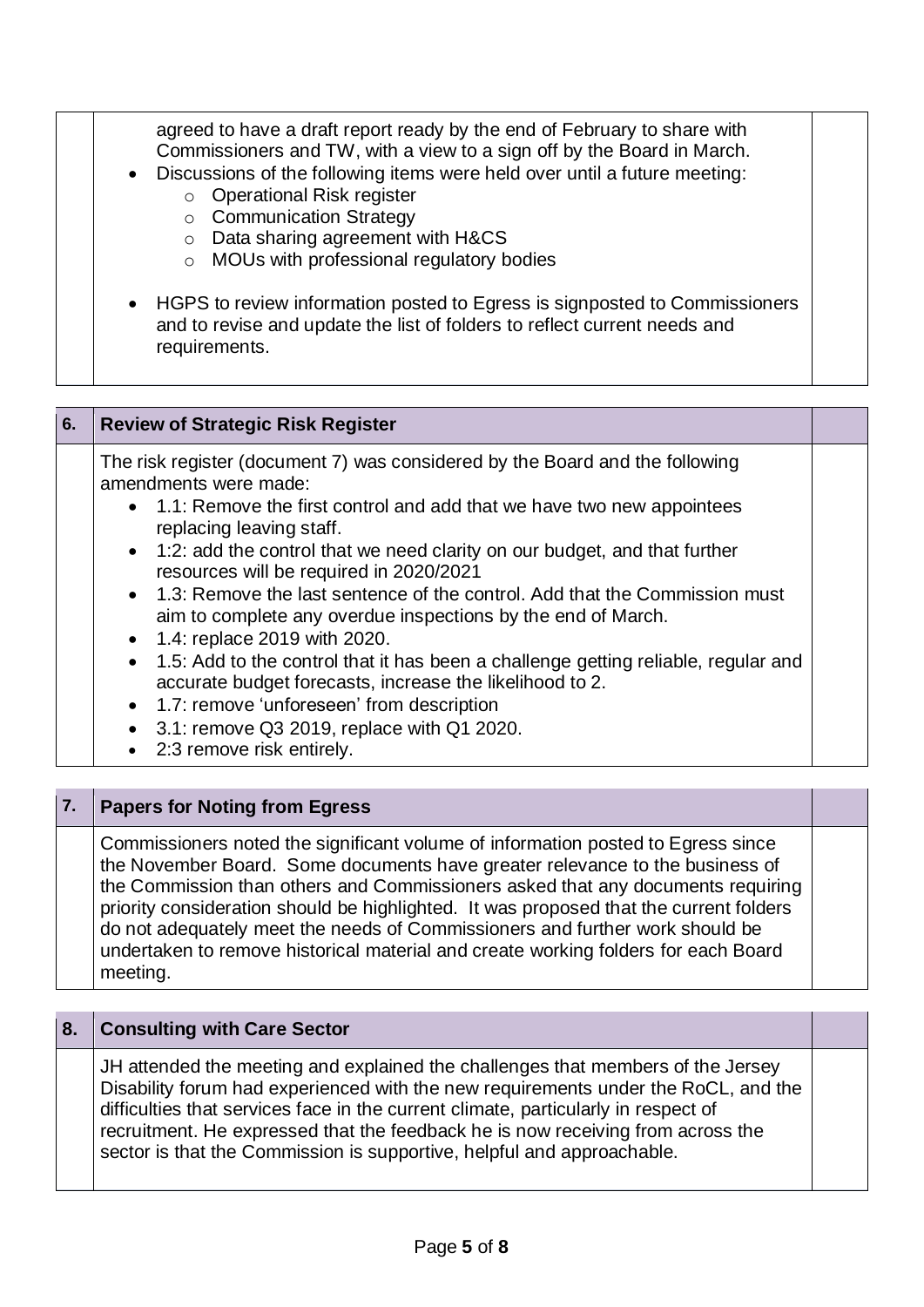|    | The Commission thanked JH for his contribution.                                                                                                                                                                                                                                                                                                                                                                                                                                                                                                                                                                                                                                                                                                                                              |  |
|----|----------------------------------------------------------------------------------------------------------------------------------------------------------------------------------------------------------------------------------------------------------------------------------------------------------------------------------------------------------------------------------------------------------------------------------------------------------------------------------------------------------------------------------------------------------------------------------------------------------------------------------------------------------------------------------------------------------------------------------------------------------------------------------------------|--|
|    |                                                                                                                                                                                                                                                                                                                                                                                                                                                                                                                                                                                                                                                                                                                                                                                              |  |
| 9. | <b>Children's Service Inspection</b>                                                                                                                                                                                                                                                                                                                                                                                                                                                                                                                                                                                                                                                                                                                                                         |  |
|    | The Chair welcomed the Chief Executive of the Government of Jersey (GoJ) and the<br>senior representatives of Children's Services.<br>CP advised that there will be significant improvements in the next 12-18 months, with<br>legislative changes, and investment coming through, and further efforts to deliver a<br>cultural and behavioural shift.                                                                                                                                                                                                                                                                                                                                                                                                                                       |  |
|    | MR highlighted four areas:<br>• Services for children are in a better place with the current settled quality<br>leadership team in place, giving stability<br>there is a focus creating a team culture in the workforce, and an emphasis on<br>$\bullet$<br>practice as well as compliance for the workforce<br>• there is a focus on working in partnership<br>• there is a focus on the areas that need to improve quickly.                                                                                                                                                                                                                                                                                                                                                                |  |
|    | MO commented on the challenges and benefits that come with working in an island,<br>and advised he has seven aims:<br>enable confident practice by the workforce, using family friendly environments<br>$\bullet$<br>providing a skilled workforce, dealing with the challenges of housing, the cost<br>$\bullet$<br>of living, and island living<br>strengthen existing services and implementing new services, to bring in family<br>rights initiatives<br>effective oversight, reducing the number of improvement and oversight Boards<br>working together with third sector, private suppliers, residents and<br>$\bullet$<br>communities to protect children<br>ensuring continuous improvement, using reflective practice<br>foster increased confidence from the public.<br>$\bullet$ |  |
|    | CP spoke about the investment in people and workforce flexibility required across the<br>GoJ.                                                                                                                                                                                                                                                                                                                                                                                                                                                                                                                                                                                                                                                                                                |  |
|    | There was discussion of how the inspection regime would go forward, and CP<br>commented on the productive relationship that exists with the Commission, which<br>makes improvement and development more achievable. CP suggested that rather<br>than another wholesale review of the services for children it would be supportive if<br>there were regular themed inspections looking at parts of services for children, as<br>was felt appropriate. MO suggested four themed inspections that could be useful are:                                                                                                                                                                                                                                                                          |  |
|    | social work practice model with children and young people<br>early help<br>education<br>care leavers                                                                                                                                                                                                                                                                                                                                                                                                                                                                                                                                                                                                                                                                                         |  |
|    | CP also advised that he has concerns about adult care too, in the area of mental<br>health, and long-term care facilities.                                                                                                                                                                                                                                                                                                                                                                                                                                                                                                                                                                                                                                                                   |  |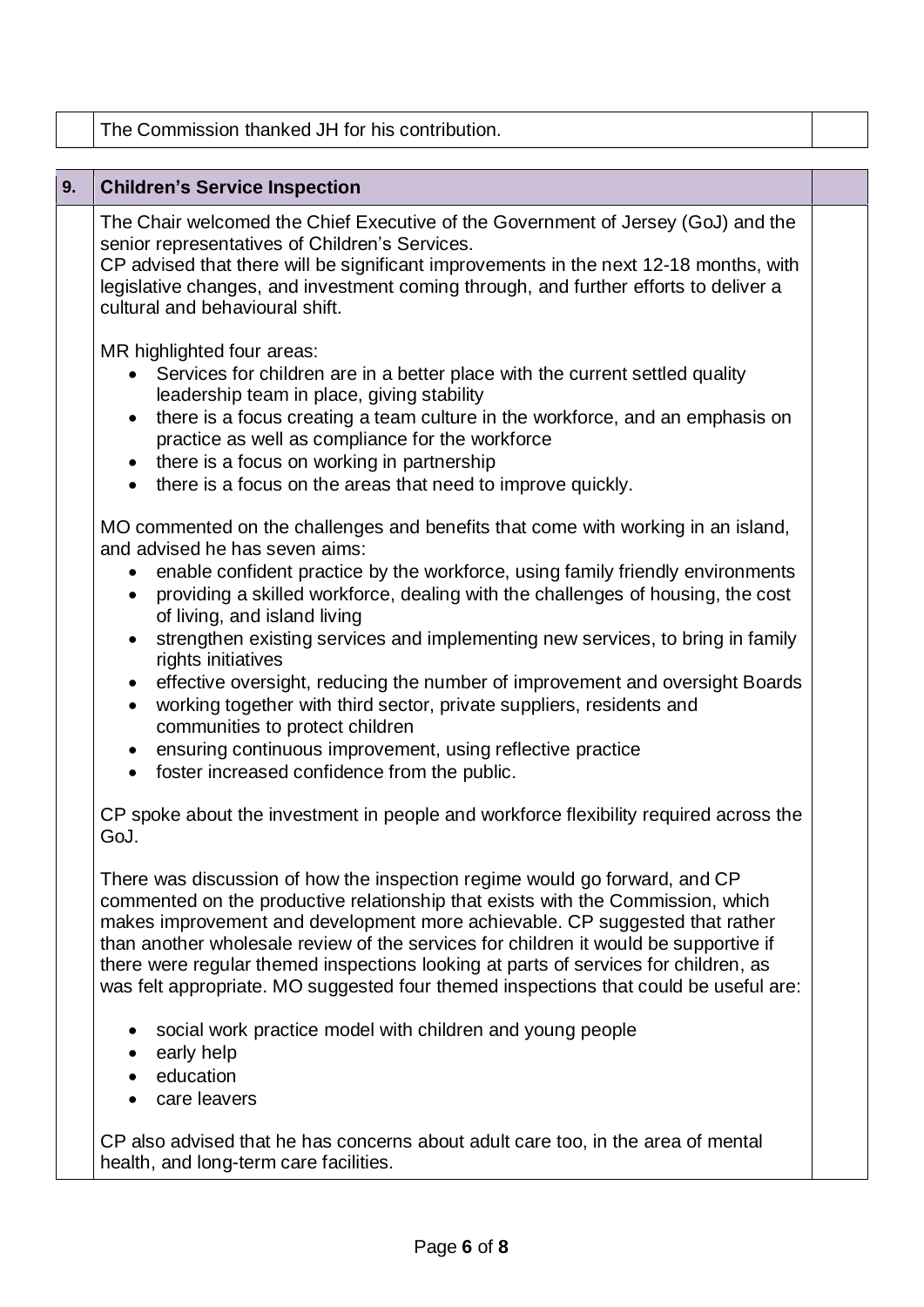GH thanked the delegates for their contribution to the discussion. He acknowledged their commitment to further improvements in services for children. GH indicated the Commission will be giving further and more detailed consideration to its approach to inspection of services for children in 2020.

| 10. Review MOU with SPPP                                                                                                                           |  |
|----------------------------------------------------------------------------------------------------------------------------------------------------|--|
| Members noted receipt of a draft framework agreement for 2020 and agreed the<br>need for a more detailed analysis of the content of this document. |  |

#### **11. Budget**

The Chair welcomed TD.

TD presented figures for the budget position to 31 December 2019. The figures showed a forecast underspend of £64,407 at year end.

The HGPS advised TD that he had received forecasts of our budget position during his tenure varying from an underspend of £40,000 to an overspend of £20,000, and as such had not been able to provide the Board with an accurate financial report.

The CI noted that had we known about the underspend sooner, we could have used some of the funds to increase capacity.

AAb was concerned that the figures provided were not a detailed set of accounts and did not include a breakdown of income from fees and other sources.

The Chair advised TD of the Commission's requirements in respect of financial information. TD advised that she and her team, will support the Commission to produce a set of accounts, and that we should contact her directly if we are not getting the support.

The Chair proposed to speak to TW at the meeting on 9 January regarding the difficulties which the Commission has experienced in 2019 with receiving financial information.

GH to raise with TW the need to receive timely and accurate financial reports at future Board meetings.

## **12. Business Plan (End of Year Review)**

It was felt that this matter had been fully covered by the discussions in item 5.

#### **13. AOB**

There was no other business.